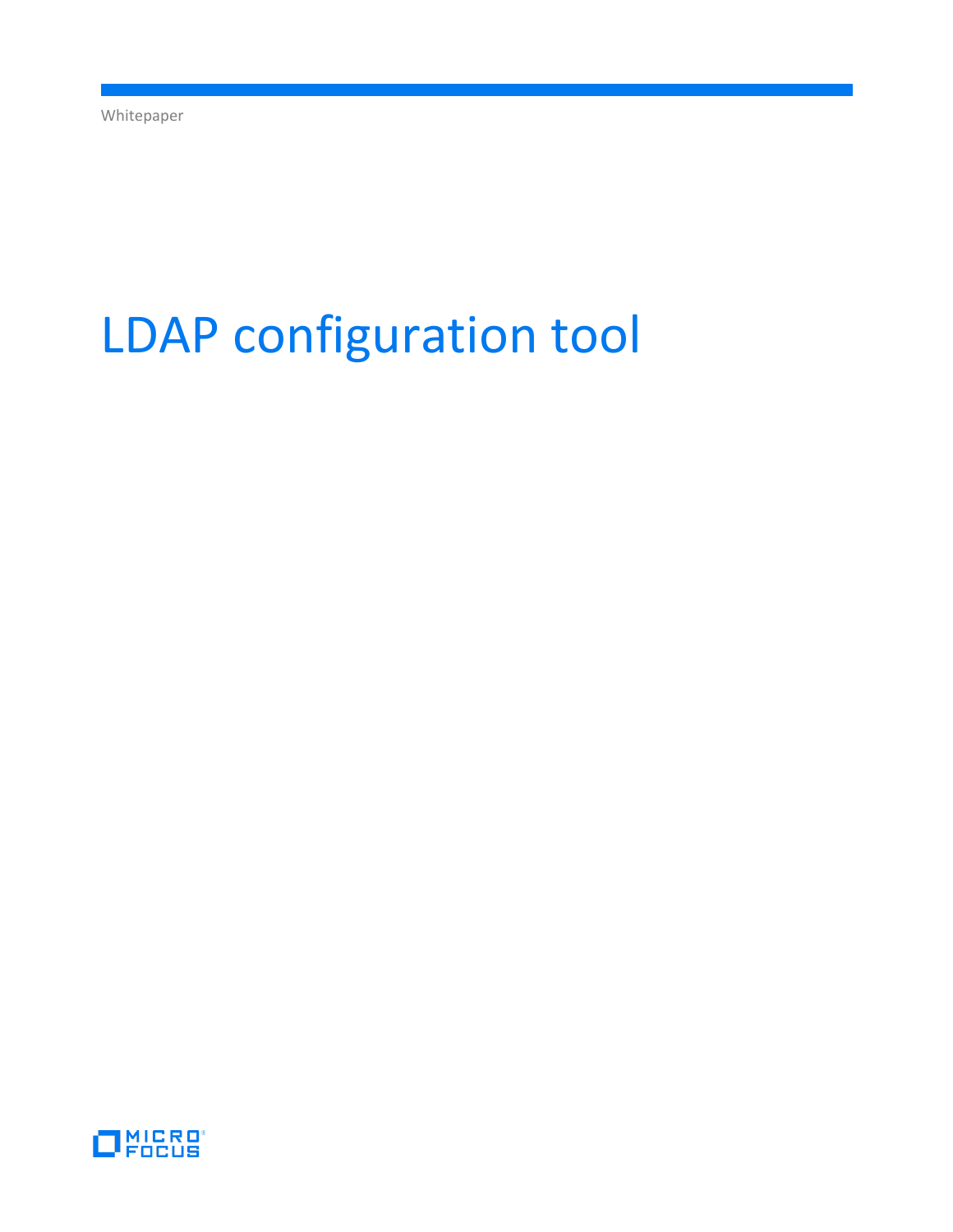# **Contents**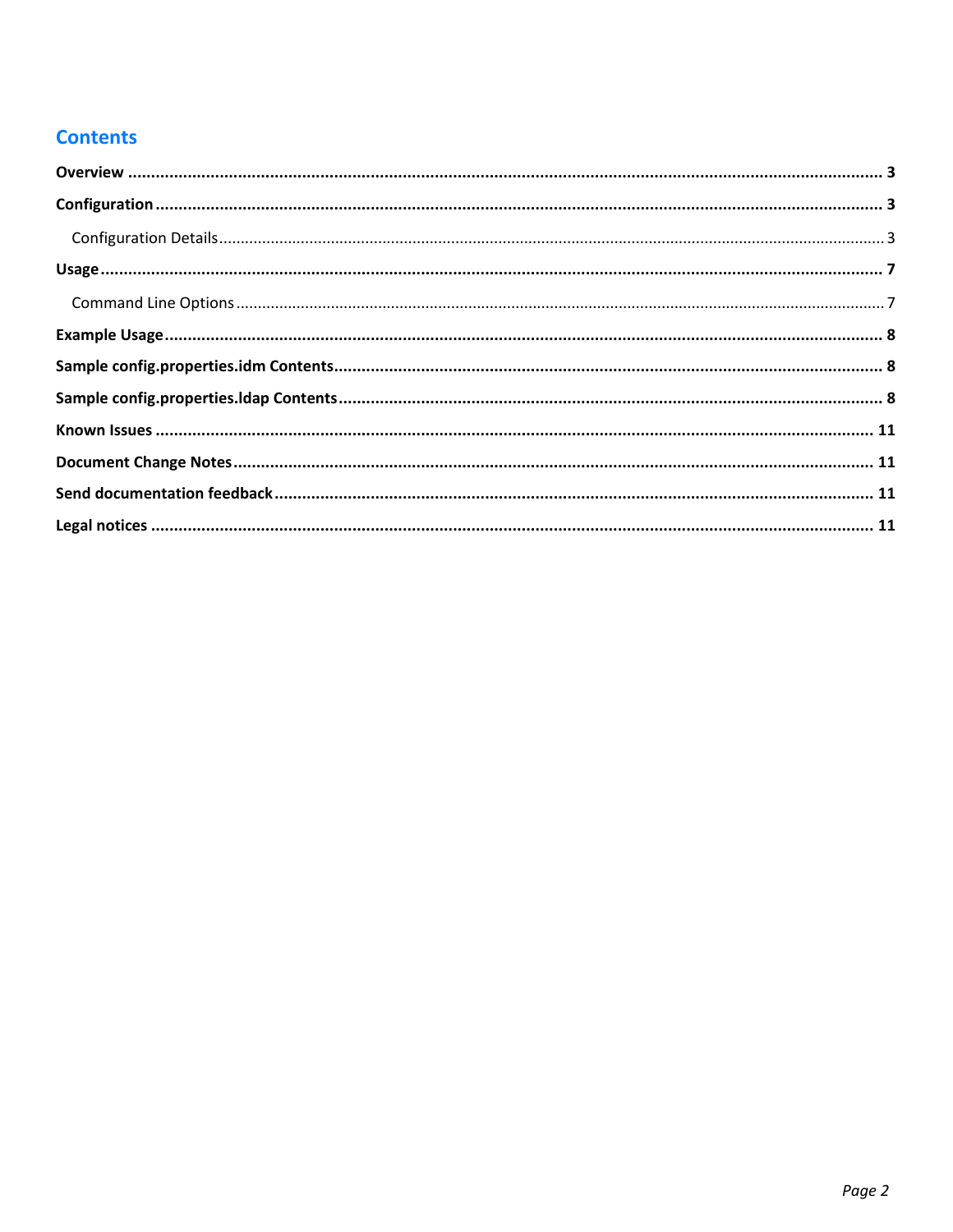# <span id="page-2-0"></span>**Overview**

The LDAP Configuration Tool is a command line tool for HPE Cloud Service Automation (CSA) that creates or updates the LDAP configuration of an organization.

LDAP (Lightweight Directory Access Protocol) used by CSA is used to:

Authenticate a user's login to the Cloud Service Management Console or Marketplace Portal

Authenticate a user's access to information

Authorize a user's access to information

The LDAP Configuration Tool provides the same actions available in the Cloud Service Management Console: configure LDAP for authentication to log in to CSA and configure LDAP to access information in CSA. To completely configure access to CSA, using the Cloud Service Management Console, you must also configure access control for an organization to authorize a user's access to information. Refer to the Cloud Service Management Console online help for more information about configuring access control.

# <span id="page-2-1"></span>**Configuration**

The LDAP Configuration Tool is located in <csa\_home>\Tools\LdapTool\ where <csa\_home> is the directory in which CSA is installed.

## <span id="page-2-2"></span>**Configuration Details**

## **IdM and LDAP Configuration Properties File**

IdM and LDAP configuration properties files are required by the LDAP Configuration Tool when creating or updating the LDAP configuration of an organization. These configuration properties files must be located in the same folder as the ldap-tool.jar file (<csa\_home>\Tools\LdapTool\). Sample configuration properties files can be generated using the LDAP Configuration Tool (see [Generating Sample Configuration Properties Files](#page-2-3)" for more information).

IdM configuration properties file – Required information used to communicate with the HP CSA Identity Management. In the examples used in this document, this file is named config.properties.idm, but you can use a different name. To specify the file in the command line, use the –c or –-config option.

If you use the sample IdM configuration properties file, you must provide or update the property values. See "IdM Configuration Properties File Parameters" for more information about the contents of this file. See "Sample config.properties.idm Contents" for examples of this file.

LDAP configuration properties file – Required information used to specify the LDAP configuration to be created or updated. In the examples used in this document, this file is named config.properties.ldap, but you can use a different name. To specify the file in the command line, use the  $-1$  or  $-$ - $1$ dapconfig option.

All required properties (Hostname, Port, User Email, Group Membership, Manager Identifier, Manager Identifier Value, User Name Attribute and User Search Filter) must be provided in this file. If you use the sample LDAP configuration properties file, you must uncomment and provide values for the required properties. See "[LDAP Configuration](#page-3-0)  [Properties File Parameters](#page-3-0)" for more information about the contents of this file. See "[Sample config.properties.ldap](#page-7-2) [Contents](#page-7-2)" for examples of this file.

### <span id="page-2-3"></span>**Generating Sample Configuration Properties Files**

The ldap-tool.jar produces sample configuration properties files by executing the following at the command prompt: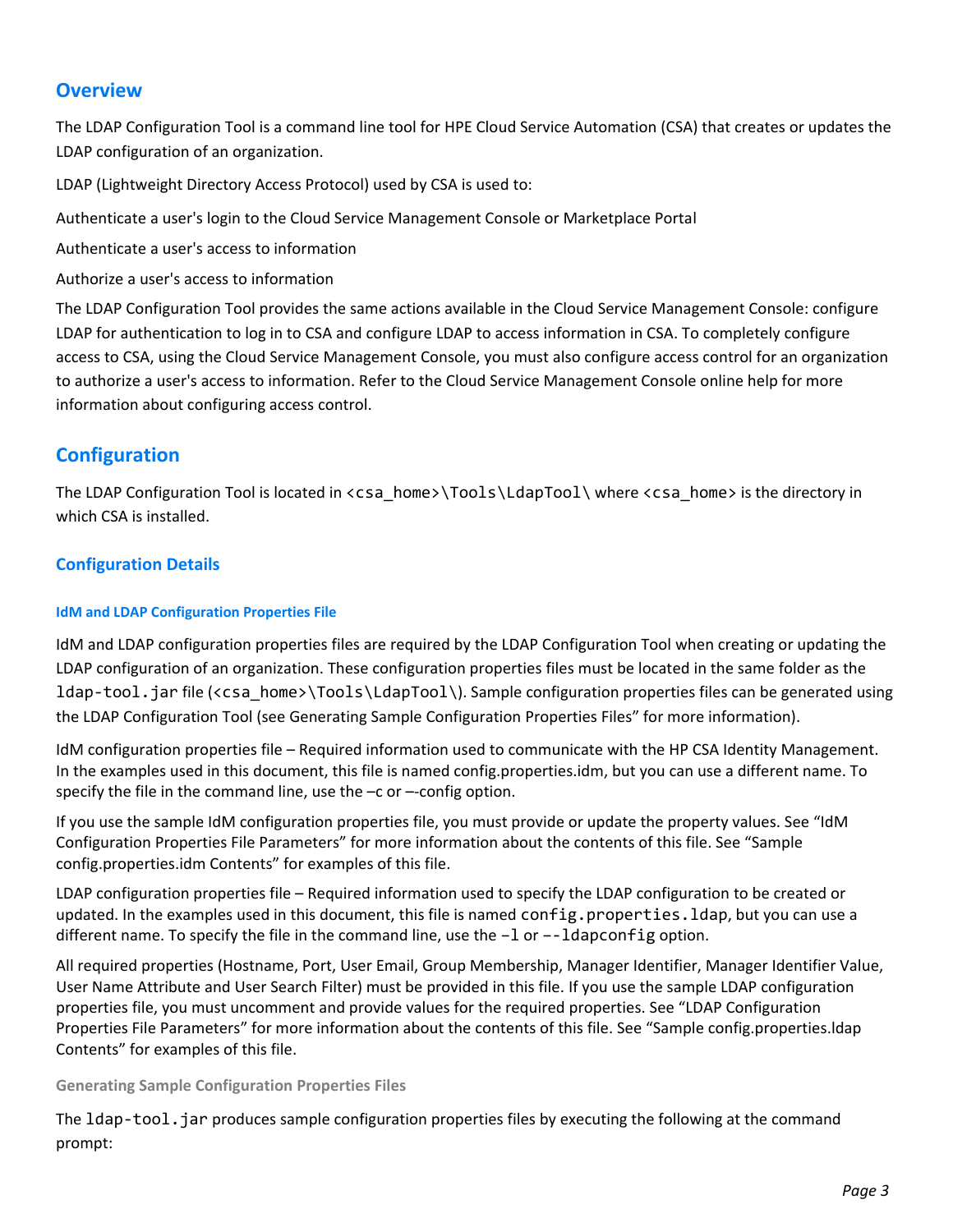"<csa\_jre>\bin\java" –jar ldap-tool.jar –g

where <csa\_jre> is the directory in which the JRE that is used by CSA is installed.

The following sample configuration properties files are generated:

config.properties.ldap

config.properties.idm

Update the contents of config.properties.idm as needed, as described in the table below.

In the current directory, make a copy of the sample LDAP configuration properties file as a backup file. Then, edit the config.properties.ldap file, as necessary (you must uncomment and provide values for the required properties). See "[LDAP Configuration Properties File Parameters](#page-3-0)" for more information about the properties.

**IdM Configuration Properties File Parameters**

This table lists the parameters found in the IdM configuration file.

#### *Table 1. IdM Configuration Properties File Parameters*

| <b>Property Name</b>                    | <b>Description</b>                                                                                                                                                                                                          |  |
|-----------------------------------------|-----------------------------------------------------------------------------------------------------------------------------------------------------------------------------------------------------------------------------|--|
| idmConfig.Url                           | The system on which CSA is installed.                                                                                                                                                                                       |  |
|                                         | Default: https://127.0.0.1:8444                                                                                                                                                                                             |  |
| securityIdmTransport<br><b>UserName</b> | The user used to authenticate CSA Consumption REST API calls.                                                                                                                                                               |  |
|                                         | Default: idmTransportUser                                                                                                                                                                                                   |  |
| securityIdmTransport<br>Password        | The password for the user used to authenticate CSA Consumption REST API calls.                                                                                                                                              |  |
|                                         | The password should be encrypted (see "Encrypt a Password" in the CSA<br>Configuration Guide for instructions on encrypting passwords).                                                                                     |  |
|                                         | An encrypted password is preceded by ENC without any separating spaces and is<br>enclosed in parentheses.                                                                                                                   |  |
|                                         | If you have configured CSA to be FIPS 140-2 compliant, encrypt this password after<br>you have configured CSA to be FIPS 140-2 compliant (that is, you should use the<br>updated encryption tools to encrypt the password). |  |
|                                         | Example                                                                                                                                                                                                                     |  |
|                                         | securityIdmTransportPassword=ENC(rlbE840uFDlert5441fe70jkY)                                                                                                                                                                 |  |

### <span id="page-3-0"></span>**LDAP Configuration Properties File Parameters**

This table lists the parameters found in the LDAP configuration file.

### *Table 2. LDAP Configuration Properties File Parameters*

| <b>Property</b>   | <b>Name</b>                                                                                 |
|-------------------|---------------------------------------------------------------------------------------------|
| csa.Idap.hostname | Required. The fully-qualified LDAP server domain name (server.domain.com) or<br>IP address. |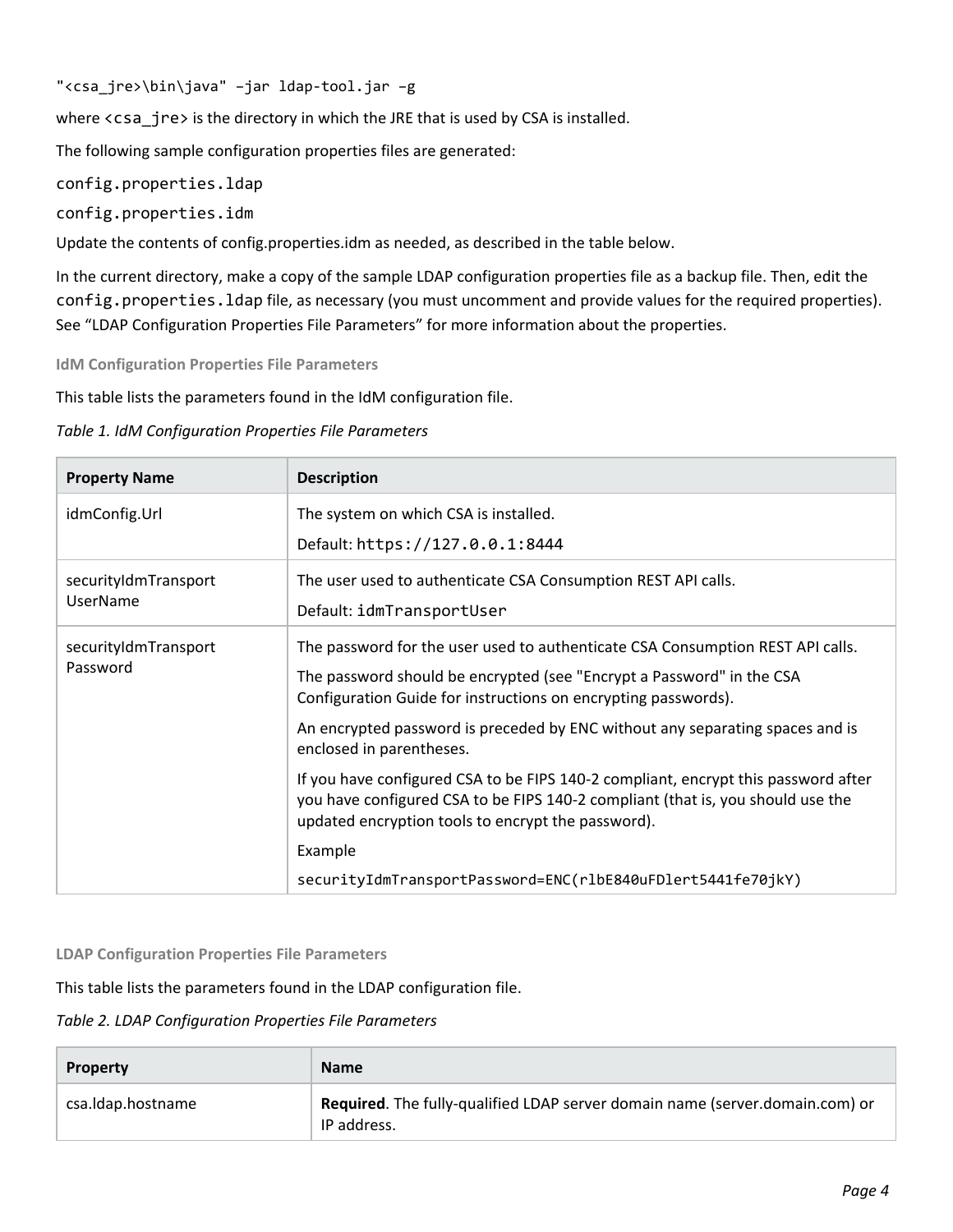|                          | Example                                                                                                                                                                                                                                                                                                                                      |
|--------------------------|----------------------------------------------------------------------------------------------------------------------------------------------------------------------------------------------------------------------------------------------------------------------------------------------------------------------------------------------|
|                          | ldap.xyz.com                                                                                                                                                                                                                                                                                                                                 |
| csa.ldap.port            | Required. The port used to connect to the LDAP server. 389 for Idap and 636 for<br>Idaps.                                                                                                                                                                                                                                                    |
| csa.Idap.ssl             | Connection Security. If the LDAP server is configured to require Idaps (LDAP over<br>SSL), set this property to true. If the LDAP server does not require Idaps, set this<br>property to false.                                                                                                                                              |
| csa.Idap.basedn          | Base distinguished name. The Base DN is the top level of the LDAP directory that<br>is used as the basis of a search.<br>Example<br>DC=cirrus, DC=com                                                                                                                                                                                        |
| csa.Idap.userid          | The fully distinguished name of any user with authentication rights to the LDAP<br>server. If the LDAP server does not require a User ID or password for<br>authentication, this value can be omitted.<br>Example<br>CN=csaldap, CN=Users, DC=cirrus, DC=com                                                                                 |
| csa.ldap.password        | Password of the User ID. If the LDAP server does not require a User ID or<br>password for authentication, this value can be omitted. The password should be<br>encrypted (see "Encrypt a Password" in the CSA Configuration Guide for<br>instructions on encrypting passwords).                                                              |
|                          | An encrypted password is preceded by ENC without any separating spaces and is<br>enclosed in parentheses.                                                                                                                                                                                                                                    |
|                          | If you have configured CSA to be FIPS 140-2 compliant, encrypt this password<br>after you have configured CSA to be FIPS 140-2 compliant (that is, you should use<br>the updated encryption tools to encrypt the password).                                                                                                                  |
|                          | Example                                                                                                                                                                                                                                                                                                                                      |
|                          | ENC(A0Ell2PmN6ajnhlInJAnEumDDvCBvQLV)                                                                                                                                                                                                                                                                                                        |
| csa.Idap.useremail       | Required. Designates the email address of the user to which to send email<br>notifications. Common LDAP attribute names for email include mail and email.<br>If the value for this attribute in the user object in LDAP is empty or not valid, the<br>user for whom the value is empty or not valid does not receive email<br>notifications. |
|                          | Example                                                                                                                                                                                                                                                                                                                                      |
|                          | mail                                                                                                                                                                                                                                                                                                                                         |
| csa.ldap.groupmembership | Required. Identifies a user as belonging to the group. Common LDAP attribute<br>names that convey group membership include member and uniqueMember.                                                                                                                                                                                          |
|                          | Examples                                                                                                                                                                                                                                                                                                                                     |
|                          | member                                                                                                                                                                                                                                                                                                                                       |
|                          | member, uniqueMember                                                                                                                                                                                                                                                                                                                         |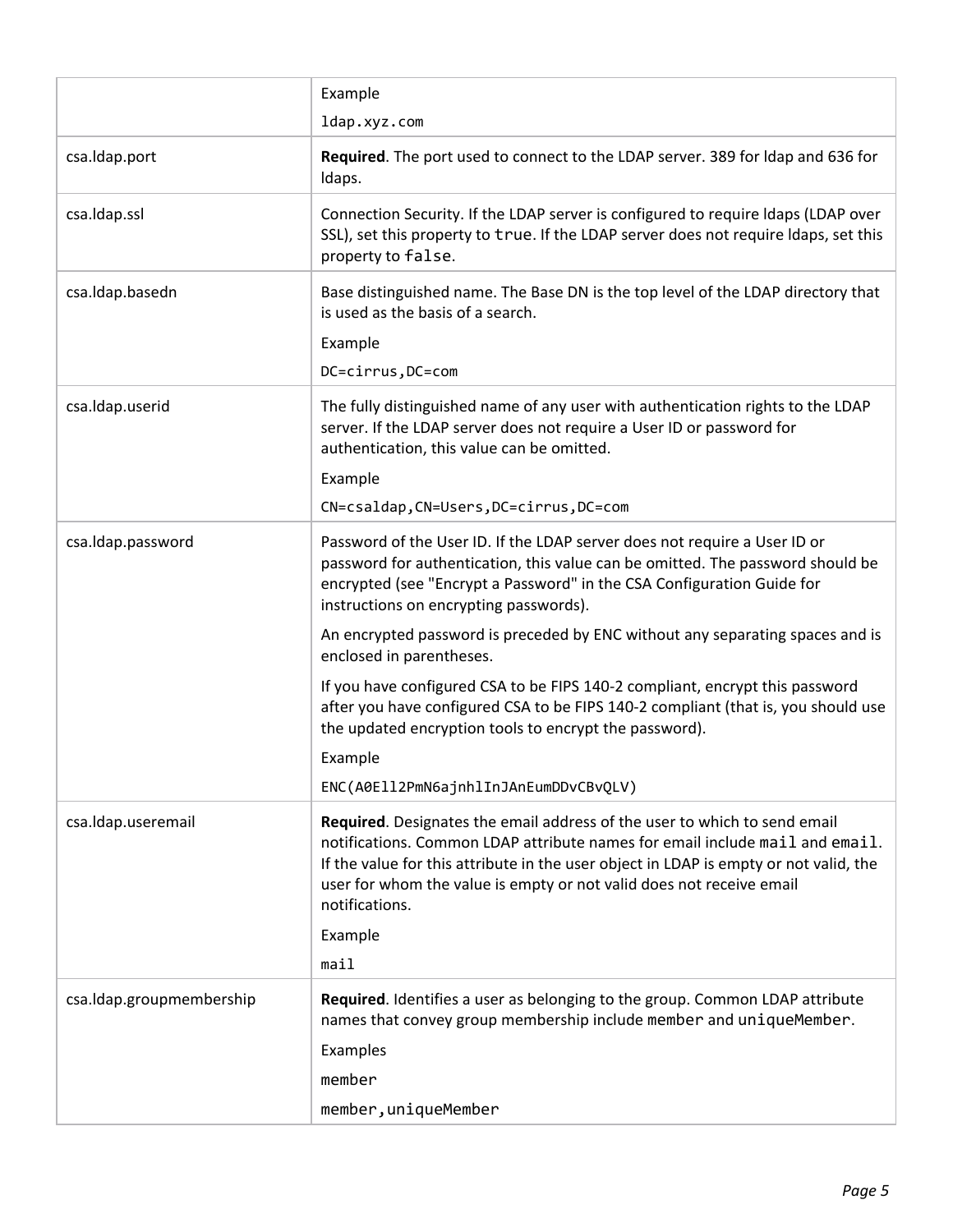| csa.ldap.managerIdentifier      | Required. Identifies the manager of the user. A common LDAP attribute name<br>for a user's manager is manager. If the value for this attribute in the user object<br>in LDAP is empty or not valid, approval policies that use the User Context<br>Template will fail.<br>Example<br>manager                                                                                                                                                                                            |
|---------------------------------|-----------------------------------------------------------------------------------------------------------------------------------------------------------------------------------------------------------------------------------------------------------------------------------------------------------------------------------------------------------------------------------------------------------------------------------------------------------------------------------------|
| csa.ldap.managerIdentifierValue | Required. Describes the value of the manager identifier.                                                                                                                                                                                                                                                                                                                                                                                                                                |
|                                 | A common value for the manager identifier in LDAP is the dn (distinguished<br>name) of the manager's user object. If the manager's user object cannot be<br>located based on the values for manager identifier and manager identifier value,<br>approval policies that use the User Context Template will fail.<br>Example                                                                                                                                                              |
|                                 | dn                                                                                                                                                                                                                                                                                                                                                                                                                                                                                      |
| csa.ldap.userAvatar             | LDAP attribute whose value is the URL to a user avatar image that will display for<br>the logged in user in the Marketplace Portal. If no avatar is specified, a default<br>avatar will be used.                                                                                                                                                                                                                                                                                        |
|                                 | Example                                                                                                                                                                                                                                                                                                                                                                                                                                                                                 |
|                                 | avatar                                                                                                                                                                                                                                                                                                                                                                                                                                                                                  |
| csa.ldap.userNameAttribute      | Required. The name of the attribute of a user object that contains the username<br>that will be used to log into the Cloud Service Management Console or<br>Marketplace Portal. The value for this field can be determined by looking at one<br>or more user objects in the LDAP directory to determine which attribute<br>consistently contains a unique user name.<br>Example<br>sAMAccountName                                                                                       |
| csa.ldap.userSearchBase         | LDAP container that contains the users. This value must be relative to the Base<br>DN.<br>Example<br>cn=Users                                                                                                                                                                                                                                                                                                                                                                           |
| csa.ldap.userSearchFilter       | Required. Specifies the general form of the LDAP query used to identify users<br>during login. It must include the pattern {0}, which represents the user name<br>entered by the user when logging in to the Cloud Service Management Console<br>or Marketplace Portal. The filter is generally of the form $\langle$ attribute>= $\{0\},$<br>with <attribute> typically corresponding to the value entered for User Name<br/>Attribute.<br/>Example<br/>sAMAccountName={0}</attribute> |
| csa.ldap.searchSubtree          | When a user logs in to the Cloud Service Management Console or Marketplace<br>Portal, the LDAP directory is queried to find the user's account. The Search<br>Subtree setting controls the depth of the search under User Search Base. If you<br>want to search for a matching user in the User Search Base and all subtrees                                                                                                                                                            |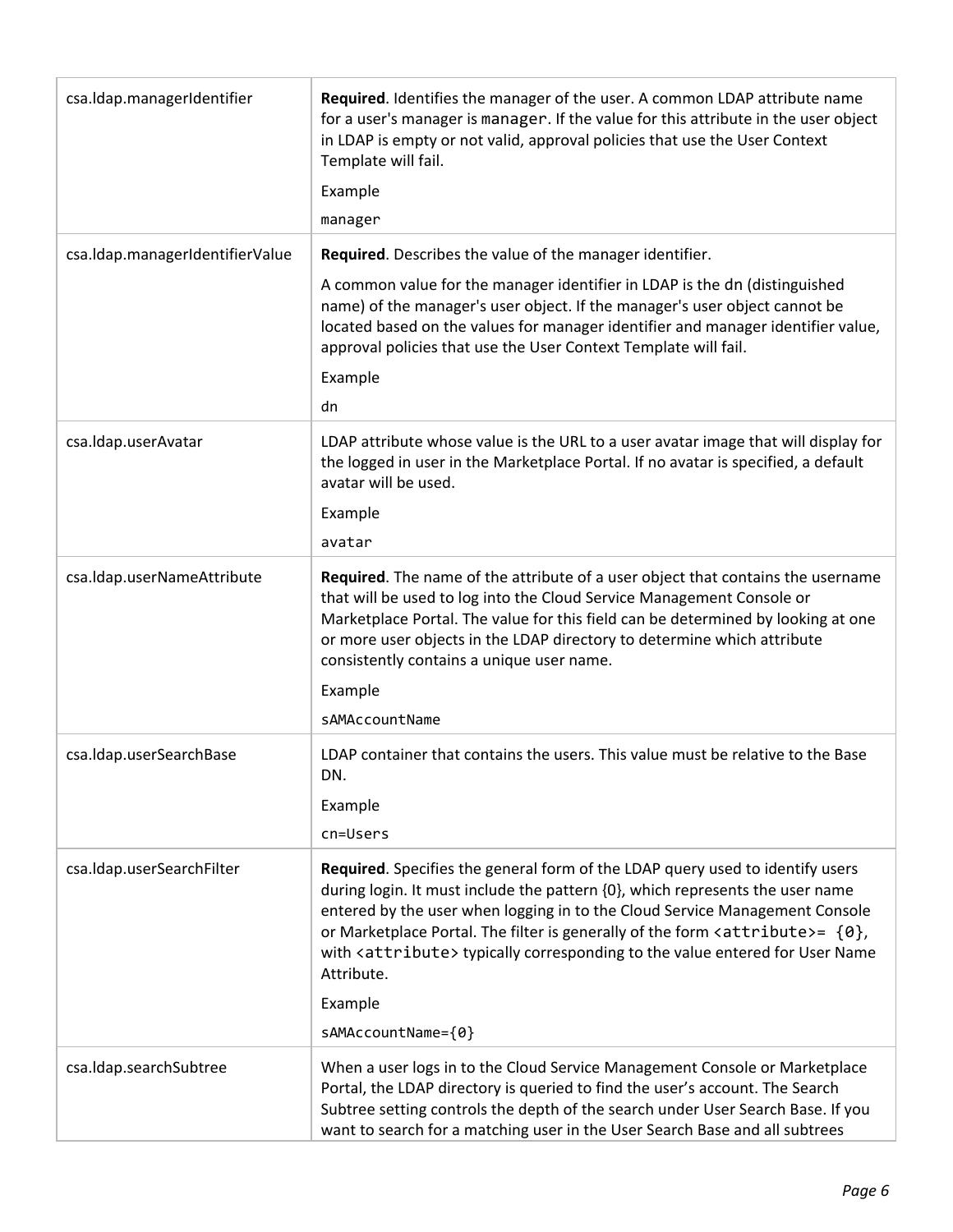| under the User Search Base, set this property to yes. If you want to restrict the<br>search for a matching user to only the User Search Base, excluding any subtrees,<br>set this property to no. |
|---------------------------------------------------------------------------------------------------------------------------------------------------------------------------------------------------|
| Examples                                                                                                                                                                                          |
| yes                                                                                                                                                                                               |
| no                                                                                                                                                                                                |

## <span id="page-6-0"></span>**Usage**

## <span id="page-6-1"></span>**Command Line Options**

The command options and sub-options for the LDAP Configuration Tool are shown in the following table.

| <b>Option</b>                                                           | <b>Option Description</b>                                                                                         | <b>Sub-options</b><br><b>Associated with the</b><br><b>Option</b> | <b>Sub-option Description</b>                                                                                                                                             |
|-------------------------------------------------------------------------|-------------------------------------------------------------------------------------------------------------------|-------------------------------------------------------------------|---------------------------------------------------------------------------------------------------------------------------------------------------------------------------|
| $-h, -h$ elp                                                            | Display syntax and usage<br>information.                                                                          | none                                                              |                                                                                                                                                                           |
| -g, --generate                                                          | Generate sample input<br>config properties file                                                                   | none                                                              |                                                                                                                                                                           |
| -o, --organization<br><organization<br>Identifier&gt;</organization<br> | Name of the organization<br>for which the LDAP<br>configuration information<br>needs to be created or<br>modified | $-c, -config$<br><config_filename></config_filename>              | Required. The<br>configuration property filename.<br>This file must be located in the same<br>folder as the Idap-tool.jar file<br>( <csa home="">\Tools\LdapTool\).</csa> |
|                                                                         |                                                                                                                   | -1, --ldapconfig                                                  | Required. The LDAP configuration<br>property filename.<br>This file must be located in the same<br>folder as the 1dap-too1.jar file                                       |
|                                                                         |                                                                                                                   |                                                                   | ( <csa_home>\Tools\LdapTool\).</csa_home>                                                                                                                                 |
|                                                                         |                                                                                                                   | $-j$ , $-$ jars<br><jar filenames=""></jar>                       | Ignored, just for backward<br>compatibility.                                                                                                                              |

To list the supported options, invoke the LDAP Configuration Tool from the command line as follows:

```
java.exe -jar ldap-tool.jar –h
usage: java -jar ldap-tool.jar
      java -jar ldap-tool.jar -o [organization Identifier][-c [Configuration properties file 
      name]] -l [ldap configuration properties file name]]
        java -jar ldap-tool.jar -h
        java -jar ldap-tool.jar -g
```
LDAP tool - The LDAP tool can be used to create or update LDAP configuration for an organization.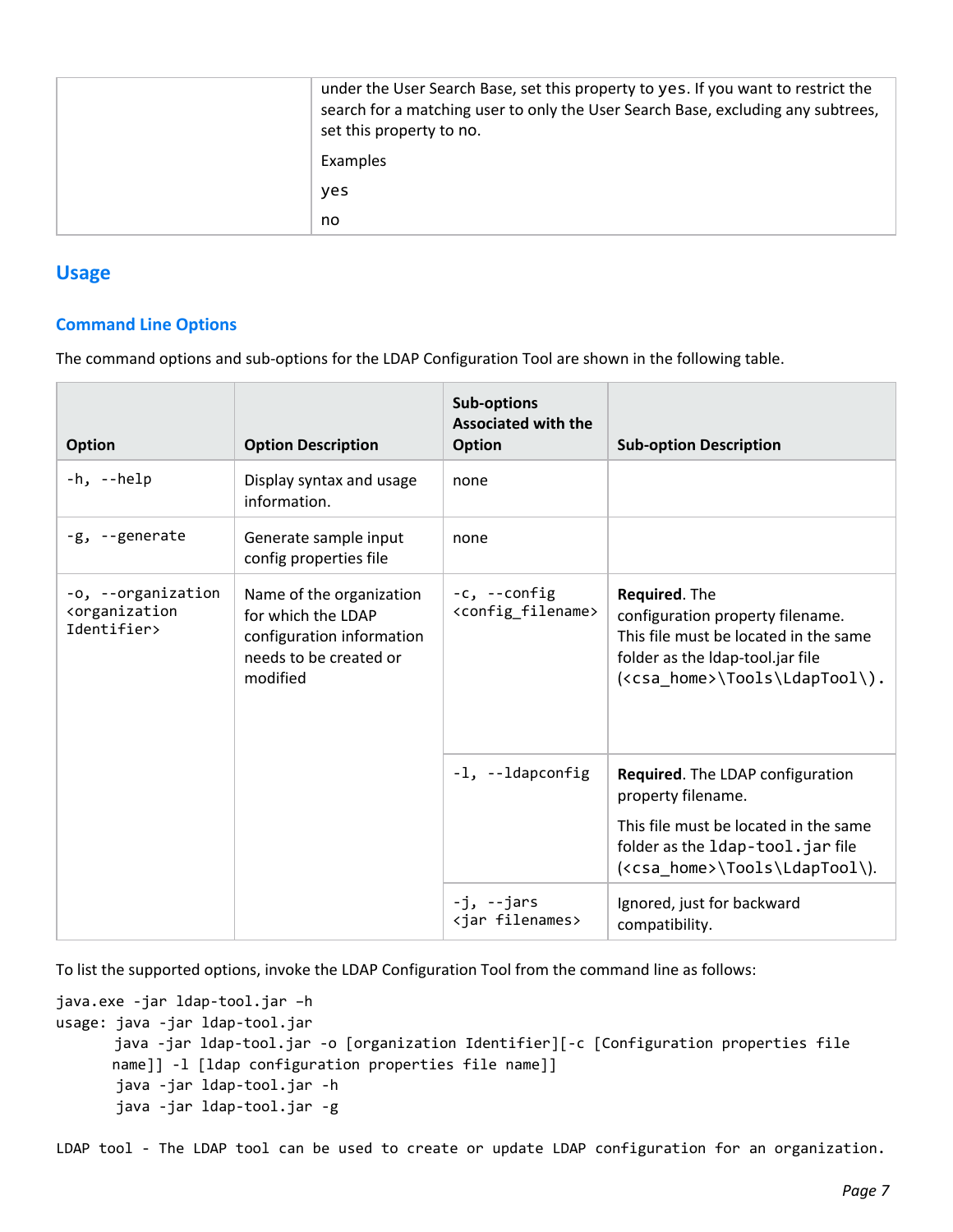| Only a user with CSA administrator role will be able to run this tool. |                                                        |
|------------------------------------------------------------------------|--------------------------------------------------------|
| -c,--config <config file="" property=""></config>                      | The config property file name.                         |
| --dbconfig <config file="" property=""></config>                       | The same as --config, just for backward compatibility. |
| -g,--generate                                                          | Generate sample input config properties file           |
| -h,--help                                                              | Print the usage information.                           |
| -j,--jars <oracle jars=""></oracle>                                    | Ignored, just for backward compatibility               |
| -1,--1dapconfig <config file="" property=""></config>                  | The LDAP config property file name.                    |
| -o,--organizationIdentifier                                            | Name of the organization for which LDAP configuration  |
|                                                                        | needs to be created or updated.                        |

For more information on the LDAP configuration information that needs to be provided in the config properties file, please refer to the LDAP Configuration Tool Guide.

# <span id="page-7-0"></span>**Example Usage**

## **Note:**

When running the LDAP Configuration Tool to create or update the LDAP configuration for an organization, you are prompted for a username and password. This user MUST be assigned to the CSA Administrator role. Users who are not assigned to this role cannot create or update the LDAP configuration for an organization.

Display the LDAP Configuration Tool help:

"<csa\_jre>\bin\java" -jar ldap-tool.jar –h

Generate sample configuration properties files:

"<csa\_jre>\bin\java" -jar ldap-tool.jar –g

Create/update LDAP configuration for an organization:

"<csa\_jre>\bin\java" -jar ldap-tool.jar –o orgIdentifier –c config.properties.idm –l config.properties.ldap

## <span id="page-7-1"></span>**Sample config.properties.idm Contents**

# A sample config properties file for CSA running locally idmConfig.Url=https://127.0.0.1:8444 # IDM Transport User Name. securityIdmTransportUserName=idmTransportUser # IDM Transport User Password. securityIdmTransportUserPassword=ENC(AR3r0wcMNgOVZ/cFv//Y60r1pYQ9BshH/mSb6VSaVj8=)

# <span id="page-7-2"></span>**Sample config.properties.ldap Contents**

```
csa.ldap.hostname=172.16.200.50
csa.ldap.port=389
csa.ldap.ssl=false
csa.ldap.basedn=DC=cirrus,DC=com
csa.ldap.userid=CN=csaldap,CN=Users,DC=cirrus,DC=com
csa.ldap.password=ENC(A0Ell2PmN6ajnhlInJAnEumDDvCBvQLV)
csa.ldap.useremail=mail
csa.ldap.groupmembership=member
csa.ldap.managerIdentifier=manager
```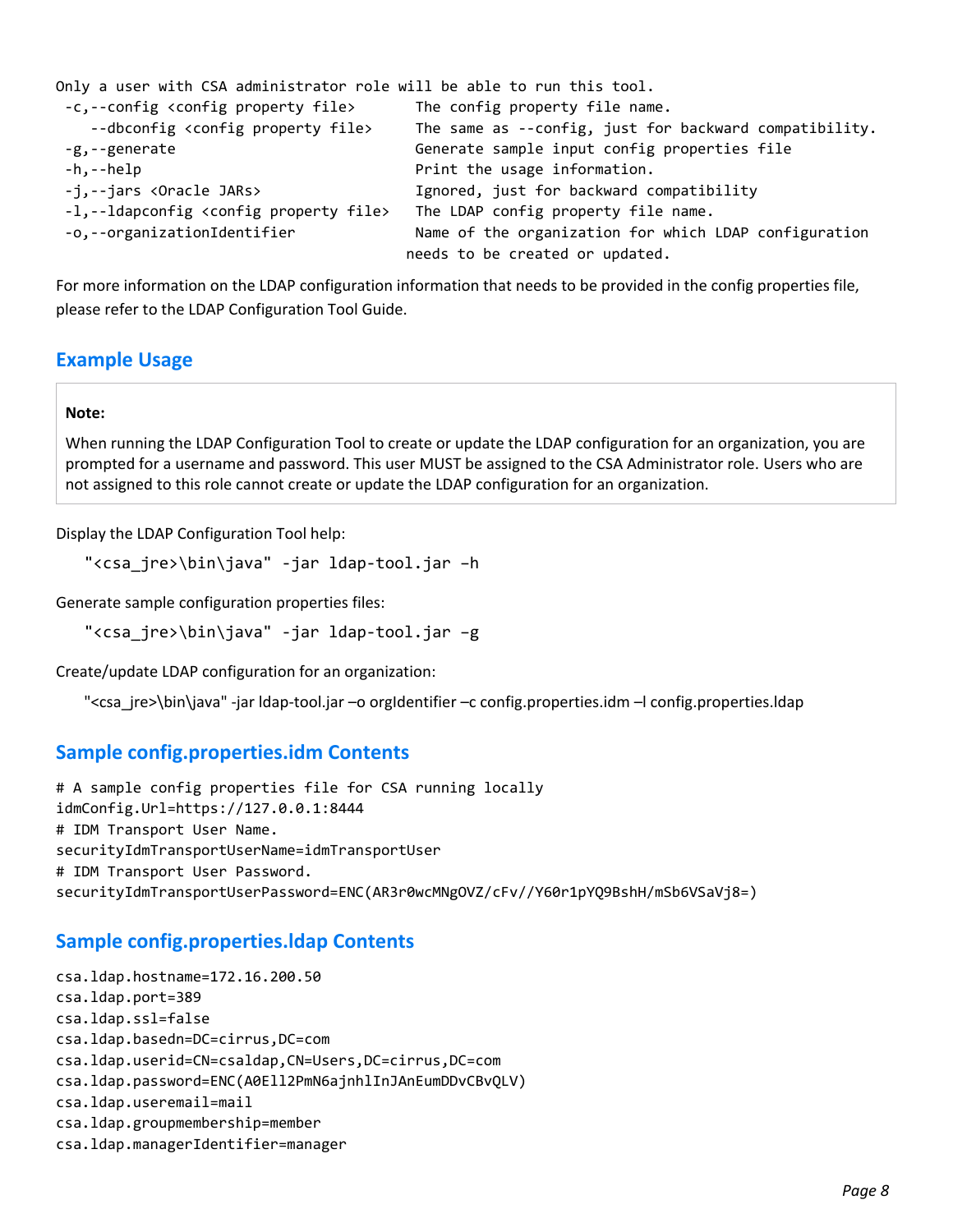csa.ldap.managerIdentifierValue=dn csa.ldap.userAvatar=avatar csa.ldap.userNameAttribute=sAMAccountName csa.ldap.userSearchBase= csa.ldap.userSearchFilter=sAMAccountName={0} csa.ldap.searchSubtree=no

Generated Sample LDAP Configuration Properties File

# Sample properties file for LDAP configuration in CSA. # Required. The fully-qualified LDAP server domain name (server.domain.com) or IP address. # Example: ldap.xyz.com # csa.ldap.hostname=

# Required. The port used to connect to the LDAP server. 389 for ldap and 636 for ldaps.

# Example: 389

# csa.ldap.port=

- # Required. This LDAP attribute designates the email address of the user to which to send email notifications. Common LDAP attribute names for email include mail and email.
- # If the value for this attribute in the user object in LDAP is empty or not valid, the user for whom the value is empty or not valid does not receive email notifications.

# Example: mail

#csa.ldap.useremail=

# Required. This LDAP attribute identifies a user as belonging to the group. Common LDAP attribute names that convey group membership include member and uniqueMember.

# Example: member,uniqueMember

#csa.ldap.groupmembership=

- # Required. This LDAP attribute identifies the manager of the user. A common LDAP attribute name for a user's manager is manager. If the value for this
- # attribute in the user object in LDAP is empty or not valid, approval policies that use the User Context Template will fail.

# Example: manager

#csa.ldap.managerIdentifier=

# Required. This LDAP attribute describes the value of the manager identifier.

- # A common value for the manager identifier in LDAP is the dn (distinguished name) of the manager's user object.
- # If the manager's user object cannot be located based on the values for manager identifier and manager identifier value, approval policies that use the User Context Template will fail. # Example: dn

#csa.ldap.managerIdentifierValue=

- # Required. The name of the attribute of a user object that contains the username that will be used to log into the Cloud Service Management Console or Marketplace Portal.
- # The value for this field can be determined by looking at one or more user objects in the LDAP directory to determine which attribute consistently contains a unique user name.
- # Example: sAMAccountName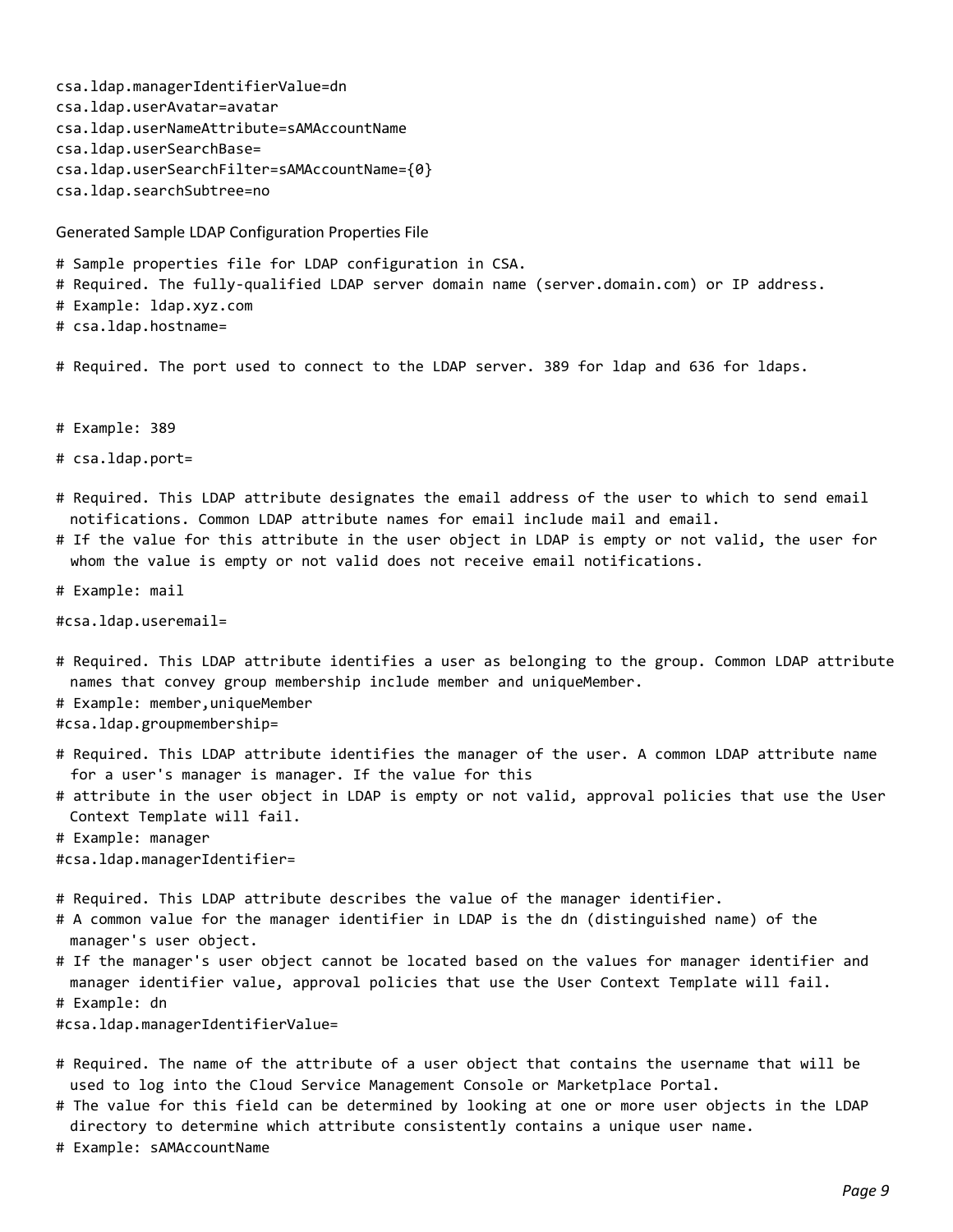#csa.ldap.userNameAttribute=

# Required. Specifies the general form of the LDAP query used to identify users during login.

# It must include the pattern {0}, which represents the user name entered by the user when logging in to the Cloud Service Management Console or Marketplace Portal. The filter is generally of the form  $\{\$ {attribute\} = 0\}, with  $\{\$ {attribute\} = \{v\} typically corresponding to the value entered for User Name Attribute.

# Example: sAMAccountName={0} #csa.ldap.userSearchFilter=

# Connection Security. If the LDAP server is configured to require ldaps (LDAP over SSL), set this attribute to true. # Example: false #csa.ldap.ssl=

# Base distinguished name. The Base DN is the top level of the LDAP directory that is used as the basis of a search. # Example: DC=dom,DC=com #csa.ldap.basedn=

# The fully distinguished name of any user with authentication rights to the LDAP server. If the LDAP server does not require a User ID or password for authentication, this value can be omitted.

# Example: CN=ldap,CN=Users,DC=dom,DC=com #csa.ldap.userid=

# Password of the User ID. If the LDAP server does not require a User ID or password for authentication, this value can be omitted.

# Example: password #csa.ldap.password=

# LDAP attribute whose value is the URL to a user avatar image that will display for the logged in user in the Marketplace Portal. If no avatar is specified, a default avatar will be used. # Example: avatar #csa.ldap.userAvatar=

# The LDAP container that contains users. This value must be relative to the Base DN. # Example:ou=People #csa.ldap.userSearchBase=

# When a user logs in to the Cloud Service Management Console or Marketplace Portal, the LDAP directory is queried to find the user's account.

# The Search Subtree setting controls the depth of the search under User Search Base.

# If you want to search for a matching user in the User Search Base and all subtrees under the User Search Base, set the value of this attribute to yes.

# If you want to restrict the search for a matching user to only the User Search Base, excluding any subtrees, set the value of this attribute to no.

# Example: yes

#csa.ldap.searchSubtree=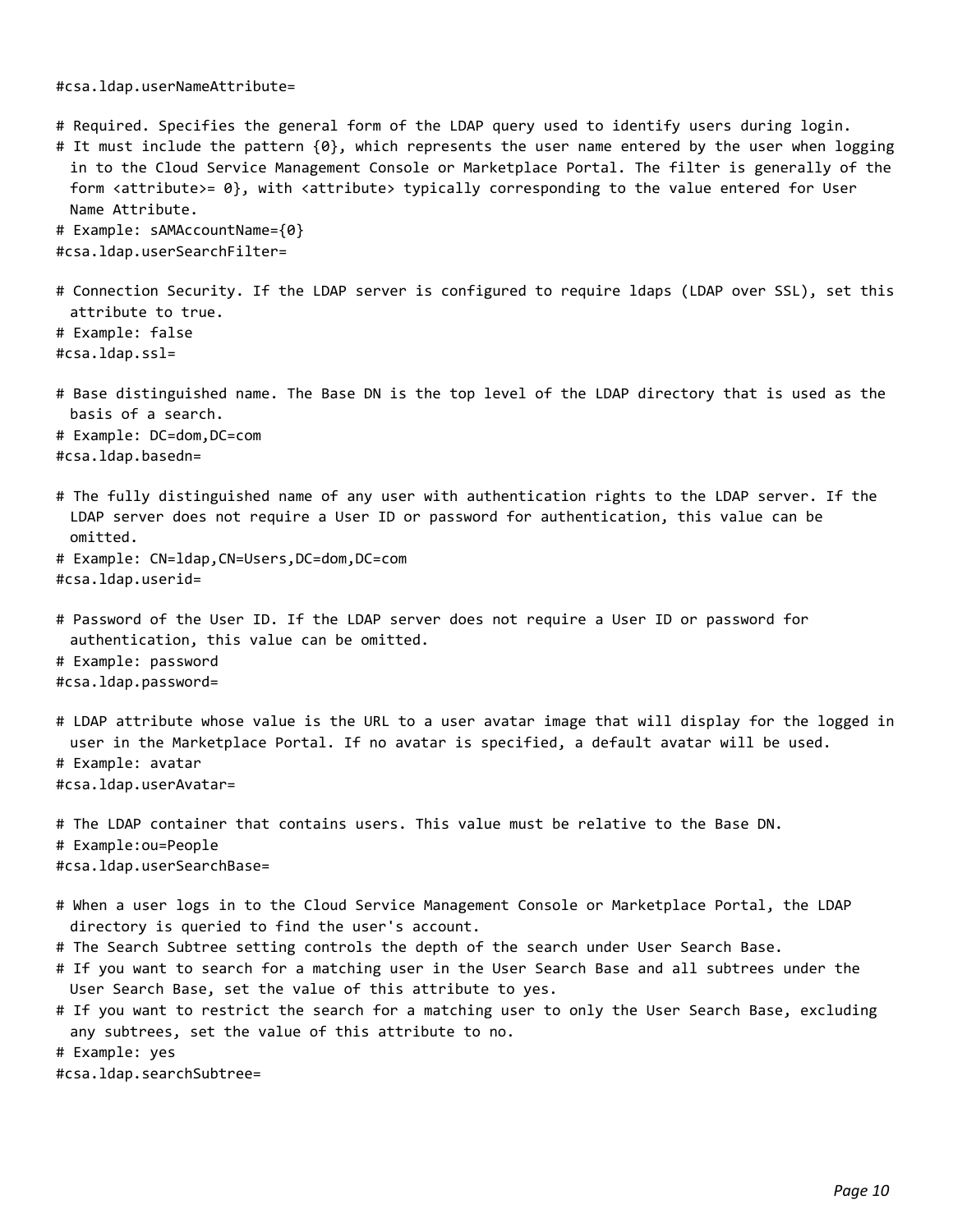## <span id="page-10-0"></span>**Known Issues**

None.

# <span id="page-10-1"></span>**Document Change Notes**

| Date     | <b>Description</b>           |
|----------|------------------------------|
| Aug 2016 | Original release of document |
| Oct 2016 | Updated for QCCR1D227711     |

# <span id="page-10-2"></span>**Send documentation feedback**

If you have comments about this document, you can send them t[o docs.feedback@microfocus.com.](mailto:docs.feedback@microfocus.com)

# <span id="page-10-3"></span>**Legal notices**

#### **Warranty**

The only warranties for Seattle SpinCo, Inc. and its subsidiaries ("Seattle") products and services are set forth in the express warranty statements accompanying such products and services. Nothing herein should be construed as constituting an additional warranty. Seattle shall not be liable for technical or editorial errors or omissions contained herein. The information contained herein is subject to change without notice.

#### **Restricted rights legend**

Confidential computer software. Except as specifically indicated, valid license from Seattle required for possession, use or copying. Consistent with FAR 12.211 and 12.212, Commercial Computer Software, Computer Software Documentation, and Technical Data for Commercial Items are licensed to the U.S. Government under vendor's standard commercial license.

#### **Copyright notice**

© Copyright 2011-2018 EntIT Software LLC, a Micro Focus company

#### **Trademark notices**

Adobe™ is a trademark of Adobe Systems Incorporated.

Microsoft® and Windows® are U.S. registered trademarks of Microsoft Corporation.

UNIX® is a registered trademark of The Open Group.

Oracle and Java are registered trademarks of Oracle and/or its affiliates.

RED HAT READY™ Logo and RED HAT CERTIFIED PARTNER™ Logo are trademarks of Red Hat, Inc.

The OpenStack word mark and the Square O Design, together or apart, are trademarks or registered trademarks of OpenStack Foundation in the United States and other countries, and are used with the OpenStack Foundation's permission.

#### **Support**

Visit the Hewlett Packard Enterprise Software Support Online web site a[t https://softwaresupport.softwaregrp.com.](https://softwaresupport.softwaregrp.com/) 

This website provides contact information and details about the products, services, and support that Micro Focus offers.

Micro Focus online support provides customer self-solve capabilities. It provides a fast and efficient way to access interactive technical support tools needed to manage your business. As a valued support customer, you can benefit by using the support website to:

- Search for knowledge documents of interest
- Submit and track support cases and enhancement requests
- Access the Software Licenses and Downloads portal
- Download software patches
- Access product documentation